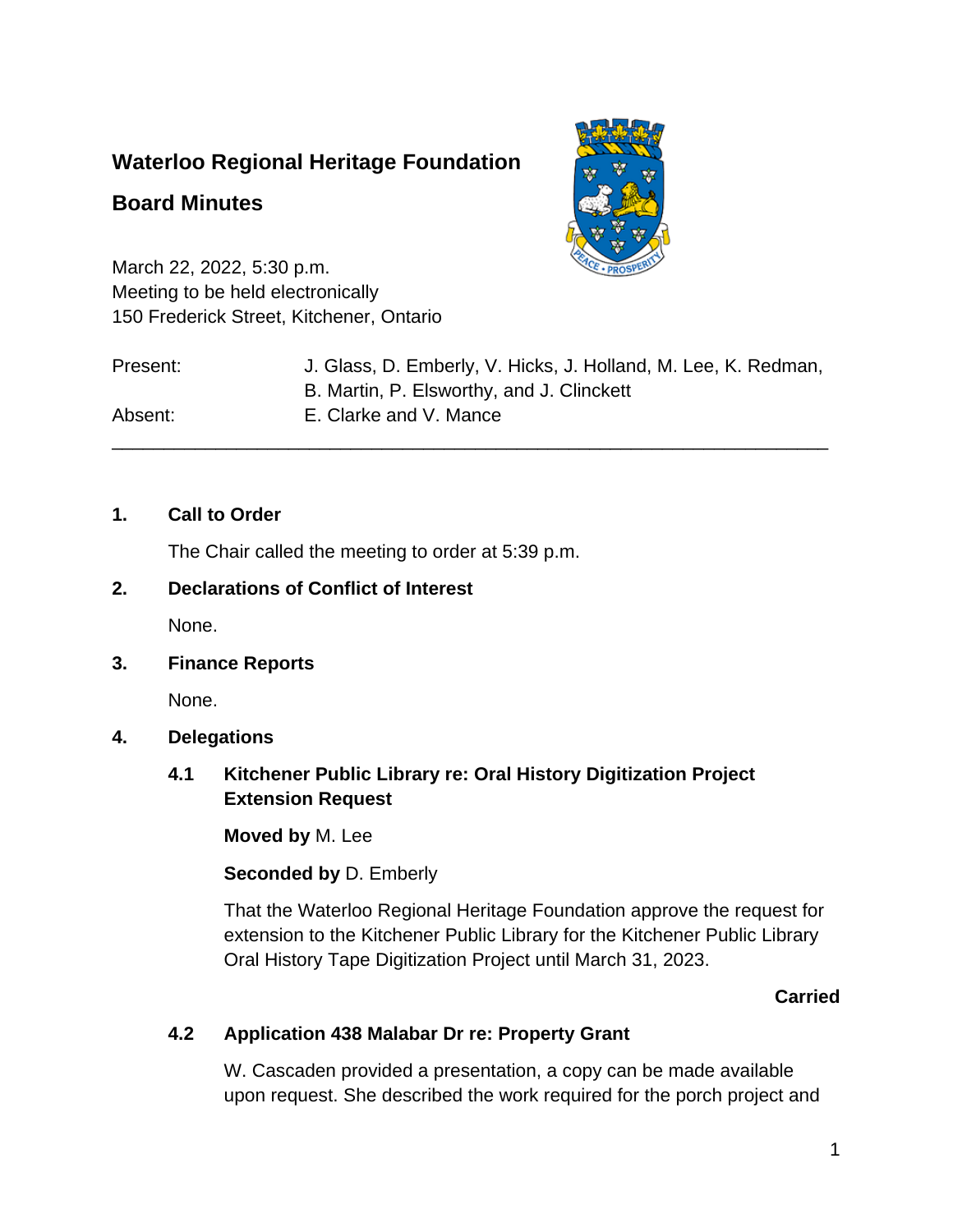the work that has been completed to date. She requested that the Foundation accept their application upon submission, despite the Foundation's decision to pause accepting and granting new applications. She expressed concern about the ability to complete the project without grant funding and that in March 2021 they had contacted the Foundation about this project. The Foundation noted that this property has had impeccable restoration.

The Foundation discussed options for accepting/considering an application for this project if it were to be submitted. The Foundation confirmed that the property owners were in communication with Foundation members and Staff last year to ensure that construction to the foundation would not jeopardize future grant applications for the remainder of the work. The property owners did not submit an application prior to the pause of accepting and considering new applications. Therefore, the Foundation concluded that the related resolution passed on February 8, 2022 will not be reconsidered. The Foundation directed Staff to communicate the Foundation's position on this matter.

Also it was noted members of the public will be able to submit applications following the completion of the strategic review, as per the grant criteria, as amended.

## **5. Approval of Minutes - February 8, 2022**

### **Moved by** M. Lee

### **Seconded by** V. Hicks

That the Waterloo Regional Heritage Foundation approve the meeting minutes of February 8, 2022.

### **Carried**

### **6. 2022 Committees**

**6.1 Allocations and Finance Committee**

None.

- **6.2 Heritage Advisory and Communications Committee** None.
- **6.3 Strategic Planning Committee**